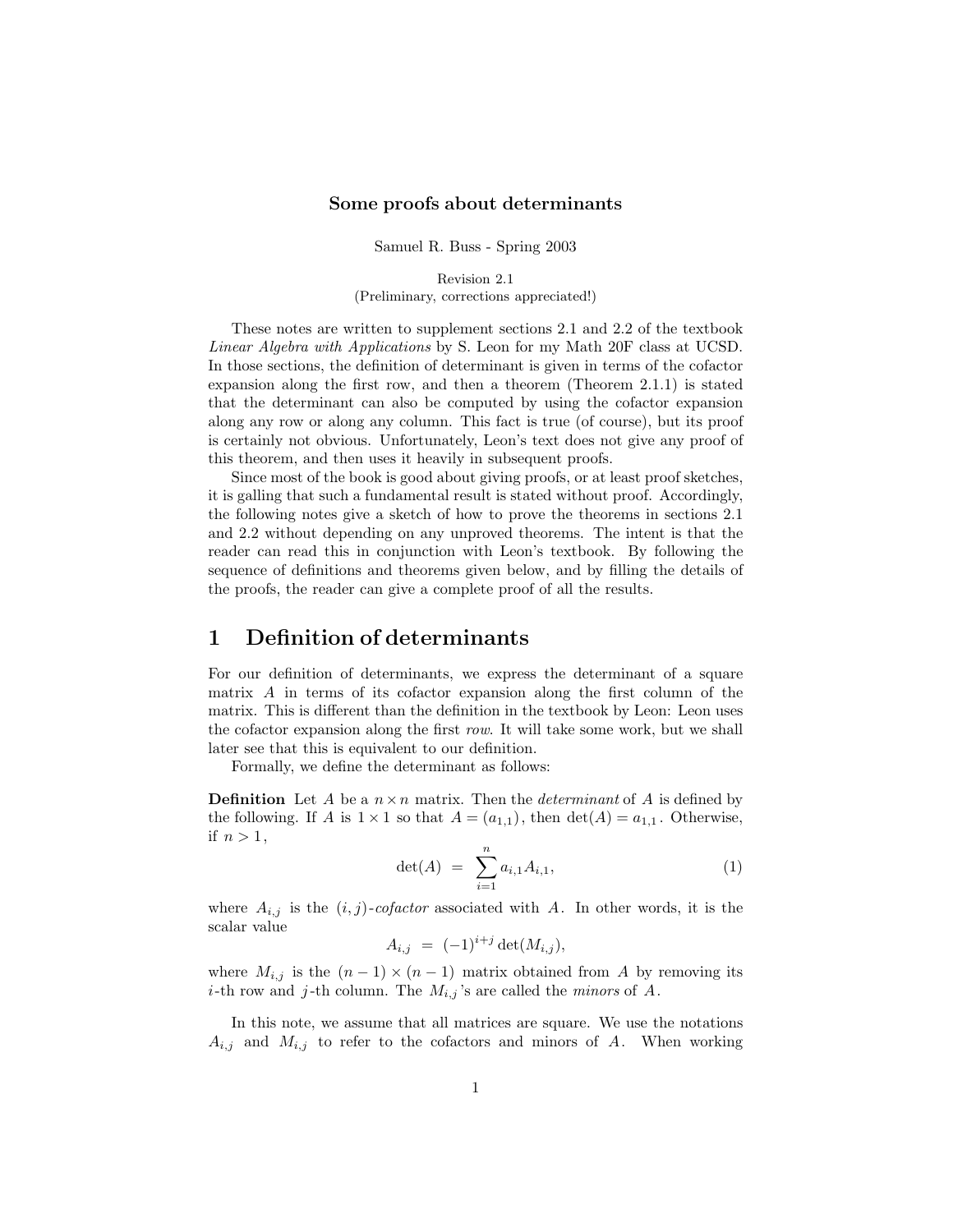with multiple matrices, we use also use  $M_{i,j}^A$  to denote the minor  $M_{i,j}$  of A. Likewise, for B a matrix, we use  $B_{i,j}$  and  $M_{i,j}^B$  to denote the cofactors and minors of B.

### **2 How row operations affect determinants**

We now present a series of theorems about determinants that should be proved in the order presented. These theorems are aimed at showing how row and column operations affect determinants. Indeed, as we shall see, row and column operations preserve the property of the determinant being non-zero. More generally, there are simple rules that tell how a determinant when a row or column operation is applied.

**Theorem 1** (Multiplying a row by a scalar.) *Let* A *be a square matrix. Let* B *be obtained from* A *by multiplying the* kth row of A *by*  $\alpha$ . Then

$$
\det(B) = \alpha \cdot \det(A).
$$

**Proof:** We prove the theorem by induction on  $n$ . The base case, where  $A$  is  $1 \times 1$  is very simple, since  $\det(B) = b_{1,1} = \alpha a_{1,1} = \alpha \det(A)$ .

For the induction step, we assume the theorem holds for all  $(n-1) \times (n-1)$ matrices and prove it for the  $n \times n$  matrix A. Recall that the determinant of A is

$$
\det(A) = \sum_{i=1}^n a_{i,1} A_{i,1}.
$$

Likewise, the determinant of  $B$  is

$$
\det(B) = \sum_{i=1}^n b_{i,1} B_{i,1}.
$$

Consider the *i*th term in these two summations. First suppose  $i = k$ . Then  $b_{i,1} = \alpha a_{i,1}$ . Also, since A and B differ in only their kth rows,  $M_{i,1}^B = M_{i,1}^A$ , and thus  $A_{i,1} = B_{i,1}$ . Thus, for  $i = k$ ,  $b_{i,1}B_{i,1} = \alpha a_{i,1}A_{i,1}$ . Second, suppose  $i \neq k$ . Then  $b_{i,1} = a_{i,1}$ . Also,  $M_{i,1}^B$  is obtained from  $M_{i,1}^A$  by multiplying one of its rows by  $\alpha$ . Therefore, by the induction hypothesis,  $B_{i,1} = \alpha A_{i,1}$ . Thus, we again have  $b_{i,1}B_{i,1} = \alpha a_{i,1}A_{i,1}$ .

Since  $b_{i,1}B_{i,1} = \alpha a_{i,1}A_{i,1}$  holds for all i, we conclude that  $det(B) =$  $\alpha$  det(A), and the theorem is proved.  $\square$ 

**Corollary 2** *Let* A *be a square matrix. If any row of* A *is all zero, then*  $\det(A)=0$ .

**Proof:** This is an immediate corollary of Theorem 1 using  $\alpha = 0$ .

Our next theorems use matrices  $A, B$  and  $C$ . These are always assumed to be square and have the same dimensions. Furthermore, our proofs will use the notations  $A_{i,j}$ ,  $B_{i,j}$  and  $C_{i,j}$  for the cofactors of A, B and C. We also use the notations  $M_{i,j}^A$ ,  $M_{i,j}^B$  and  $M_{i,j}^C$  for the minors of the three matrices. Recall that  $\mathbf{a}_{:,i}$ ,  $\mathbf{b}_{:,i}$ , and  $\mathbf{c}_{:,i}$  denote the *i*th rows of the matrices A, B, and  $C$ .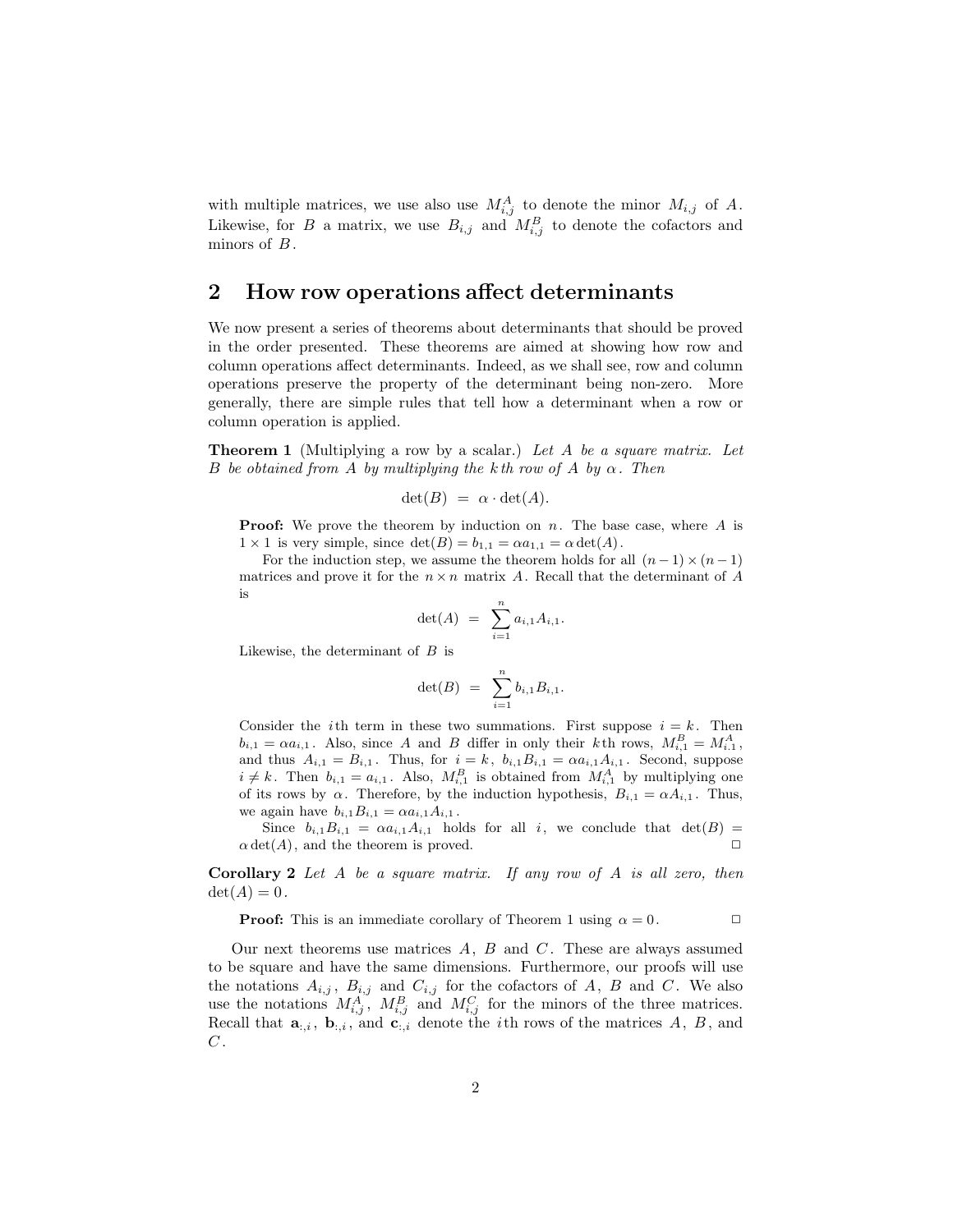**Theorem 3** *Suppose*  $i_0$  *is a fixed number such that*  $1 \leq k \leq n$ *. Also suppose* A*,* B *and* C *satisfy*

$$
\mathbf{c}_{:,k}~=~\mathbf{a}_{:,k}+\mathbf{b}_{:,k}
$$

*and that, for all*  $i \neq k$ *,* 

$$
{\bf a}_{:,i} \ = \ {\bf b}_{:,i} \ = \ {\bf c}_{:,i}.
$$

*Then*

$$
\det(C) = \det(A) + \det(B).
$$

The hypotheses of the theorem say that  $A, B$ , and  $C$  are the same, except that the k row of C is the sum of the corresponding rows of A and  $B$ .

**Proof:** The proof uses induction on n. The base case  $n = 1$  is trivially true. For the induction step, we assume that the theorem holds for all  $(n-1) \times (n-1)$ matrices and prove it for the  $n \times n$  matrices  $A, B, C$ . From the definitions  $\det(A)$ ,  $\det(B)$ , and  $\det(C)$ , it will suffice to prove that

$$
c_{i,1}C_{i,1} = a_{i,1}A_{i,1} + b_{i,1}B_{i,1} \tag{2}
$$

holds for all  $i = 1, \ldots, n$ . First, suppose  $i = k$ . Then  $c_{i,1} = a_{i,1} + b_{i,1}$ . Also, since the matrices differ only in their k<sup>th</sup> rows,  $C_{i,1} = A_{i,1} = B_{i,1}$ . Thus, equation (2) holds for  $i = k$ . Second, suppose  $i \neq k$ . Then,  $c_{i,1} = a_{i,1} = b_{i,1}$ . Also, by the induction hypothesis, we have that  $C_{i,1} = A_{i,1} + B_{i,1}$ . This is because  $M_{i,1}^A$ ,  $M_{i,1}^B$ , and  $M_{i,1}^C$  in equal all but one of their rows; the remaining row in  $M_{i,1}^C$  is the sum of the corresponding rows in  $M_{i,1}^A$  and  $M_{i,1}^B$ . So again,  $(2)$  holds.

**Theorem 4** *Suppose that* B *is obtained from* A *by swapping two of the rows of*  $A$ *. Then*  $det(B) = -det(A)$ *.* 

**Proof:** We shall first prove the theorem under the assumption that row 1 is swapped with row k, for  $k > 1$ . This will be sufficient to prove the theorem for swapping any two rows, since swapping rows  $k$  and  $k'$  is equivalent to performing three swaps: first swapping rows 1 and  $k$ , then swapping rows 1 and  $k'$ , and finally swapping rows 1 and  $k$ .

The proof is by induction on n. The base case  $n = 1$  is completely trivial. (Or, if you prefer, you may take  $n = 2$  to be the base case, and the theorem is easily proved using the formula for the determinant of a  $2 \times 2$  matrix.)

The definitions of the determinants of  $A$  and  $B$  are:

$$
\det(A) = \sum_{i=1}^{n} a_{i,1} A_{i,1} \quad \text{and} \quad \det(B) = \sum_{i=1}^{n} b_{i,1} B_{i,1}.
$$

First suppose  $i \notin \{1, k\}$ . In this case, it is clear that  $M_{i,1}^A$  and  $M_{i,1}^B$  are the same except for two rows being swapped. Therefore,  $A_{i,1} = -B_{i,1}$ . Since also  $a_{i,1} = b_{i,1}$ , we have that  $b_{i,1}B_{i,1} = -a_{i,1}A_{i,1}$ .

It remains to consider the  $i = 1$  and  $i = k$  terms. We claim that

$$
a_{k,1}A_{k,1} = -b_{1,1}B_{1,1}
$$
 and  $a_{1,1}A_{1,1} = -b_{k,1}B_{k,1}$ .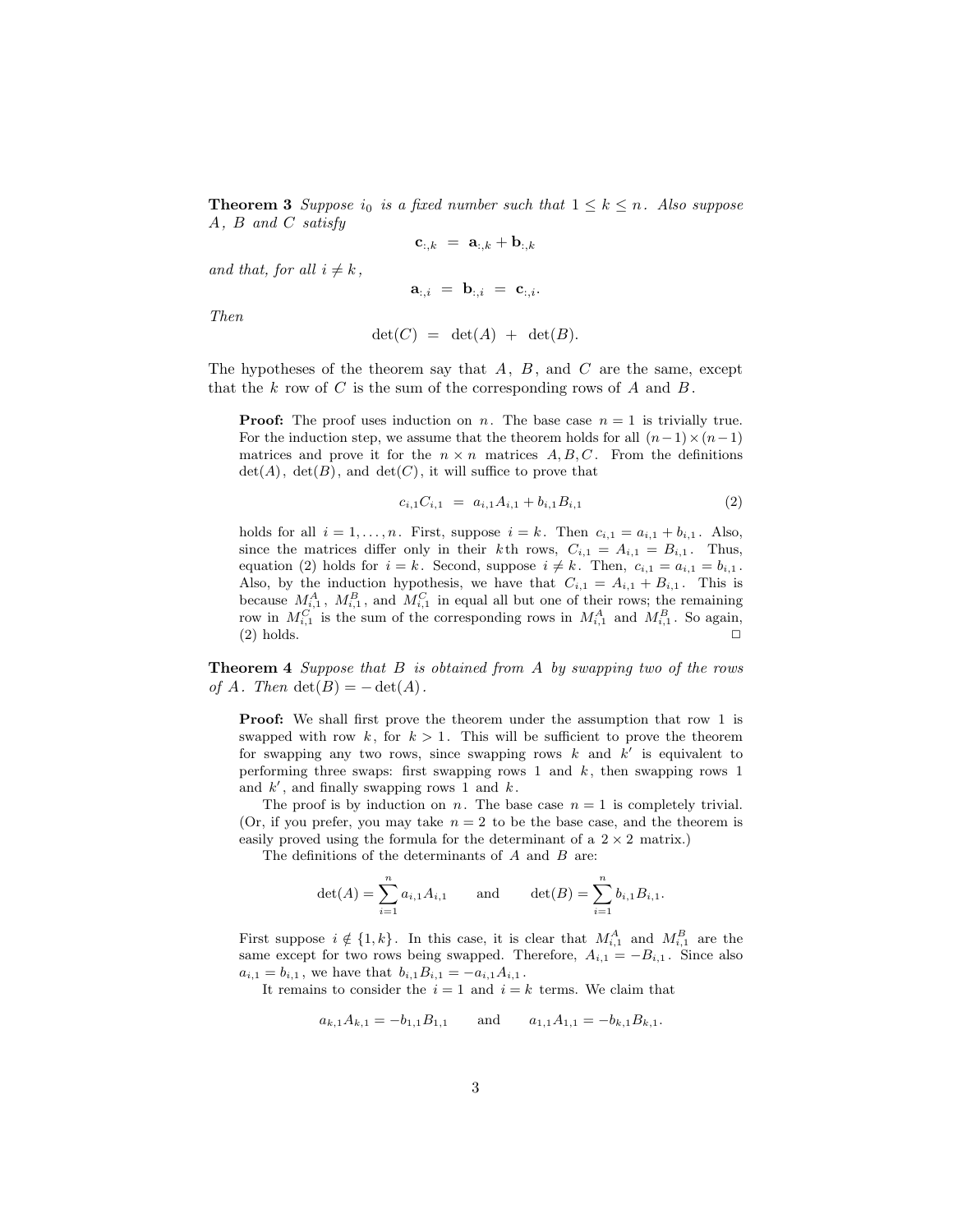In fact, once we prove these two identities, the theorem will be proved. By symmetry, it will suffice to prove the first identity. For this, first note that  $a_{k,1} = b_{1,1}$ . Second, note that  $M_{1,1}^B$  is obtained from  $M_{k,1}^A$  by reordering the rows  $1, 2, \ldots, k-1$  of  $M_{k,1}^A$  into the order  $2, 3, \ldots, k-1, 1$ . This reordering can be done by swapping row 1 with row 2, then swapping that row with row 3, etc., ending with swap with row  $k - 1$ . This is a total of  $k - 2$  row swaps. So, by the induction hypothesis,

$$
\det(M_{1,1}^B) = (-1)^{k-2} \det(M_{k,1}^A) = (-1)^k \det(M_{k,1}^A).
$$

Since  $B_{k,1} = (-1)^{k+1} \det(M_{k,1}^B)$  and  $A_{1,1} = \det M_{1,1}^A$ , we have established that  $A_{k,1} = -B_{1,1}$ . Thus,  $a_{k,1}A_{k,1} = -b_{1,1}B_{1,1}$ .

This completes the proof of the theorem.  $\Box$ 

**Corollary 5** *If two rows of* A *are equal, then*  $det(A) = 0$ *.* 

**Proof:** This is an immediate consequence of Theorem 4 since if the two equal rows are switched, the matrix is unchanged, but the determinant is negated.  $\Box$ 

**Corollary 6** *If* B *is obtained from* A *by adding* α *times row* i *to row* j *(where*  $i \neq j$ , then  $\det(B) = \det(A)$ *. (This is a row operation of type 3.)* 

**Proof:** Let  $C$  be the matrix obtained from  $A$  by replacing row  $j$  with row  $i$ . Then, by Theorem 5,  $\det(C) = 0$ . Now, modify C by multiplying row j by  $\alpha$ to obtain D. By Theorem 1,  $\det(D) = \alpha \det(C) = 0$ . Now, by Theorem 3,

$$
\det(B) = \det(A) + \det(D) = \det(A) + 0 = \det(A).
$$

 $\Box$ 

**Summary of section:** Among other things, we have shown how the determinant matrix changes under row operations and column operations. For row operations, this can be summarized as follows:

- **R1** If two rows are swapped, the determinant of the matrix is negated. (Theorem 4.)
- **R2** If one row is multiplied by  $\alpha$ , then the determinant is multiplied by  $\alpha$ . (Theorem 1.)
- **R3** If a multiple of a row is added to another row, the determinant is unchanged. (Corollary 6.)
- **R4** If there is a row of all zeros, or if two rows are equal, then the determinant is zero. (Corollary 2 and Corollary 5.)

For column operations, we have similar facts, which we list here for convenience. To prove them, we must first prove that  $\det(A) = \det(A^T)$ , which will be done later as Theorem 15.

**C1** If two columns are swapped, the determinant of the matrix is negated. (Theorem 22.)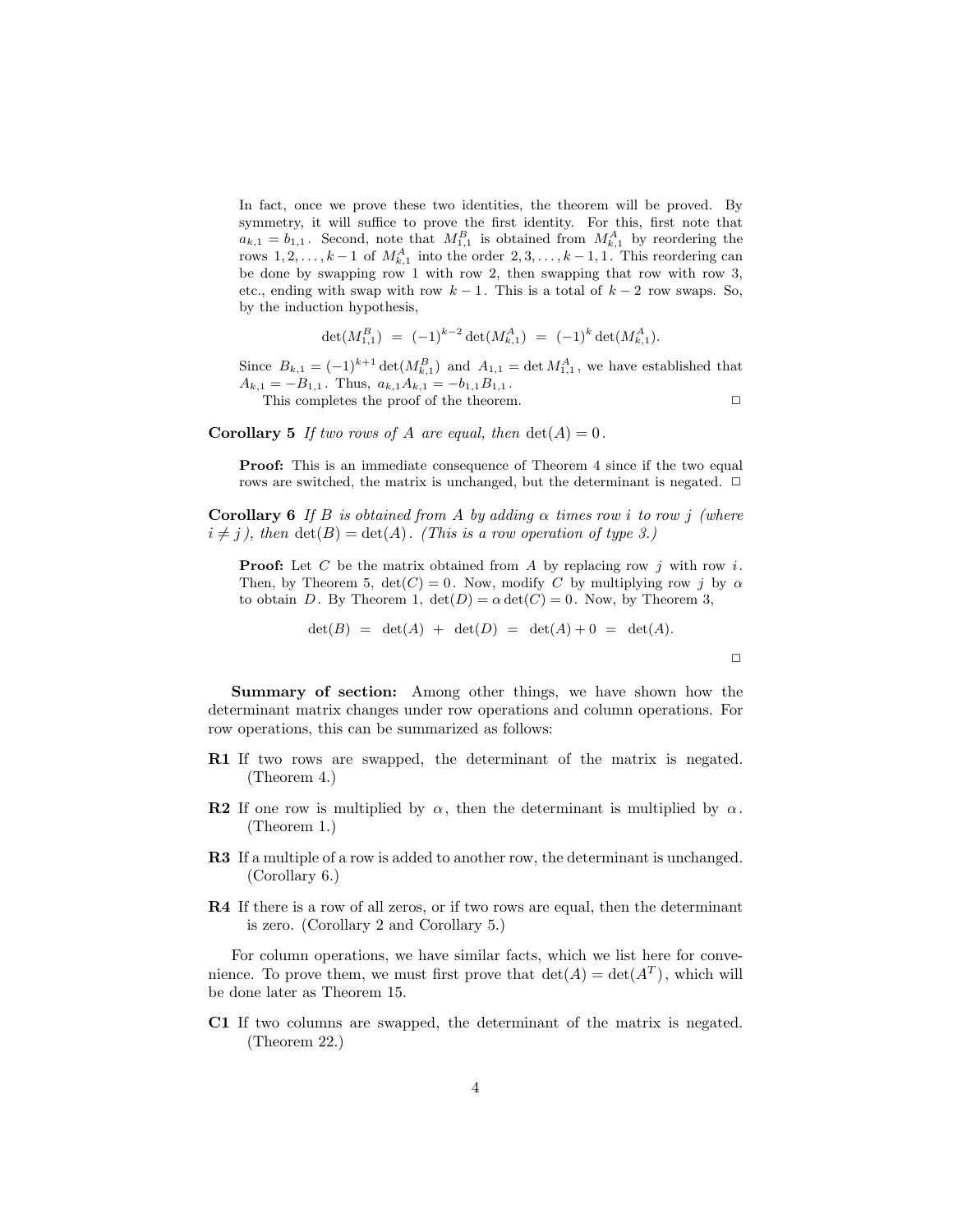- **C2** If one column is multiplied by  $\alpha$ , then the determinant is multiplied by  $\alpha$ . (Theorem 19.)
- **C3** If a multiple of a column is added to another column, the determinant is unchanged. (Corollary 24.)
- **C4** If there is a column of all zeros, or if two columns are equal, then the determinant is zero. (Corollary 20 and Corollary 23.)

### **3 Diagonal and tridiagonal matrices**

The next theorem states that the determinants of upper and lower triangular matrices are obtained by multiplying the entries on the diagonal of the matrix.

**Theorem 7** *Let* A *be an upper triangular matrix (or, a lower triangular matrix). Then,* det(A) *is the product of the diagonal elements of* A*, namely*

$$
\det(A) = \prod_{i=1}^n a_{i,i}.
$$

**Proof:** The proof is by induction on n. For the base case,  $n = 1$ , the theorem is obviously true. Now consider the induction case,  $n > 1$ , with A upper triangular or lower triangular. By the induction hypothesis,  $M_{1,1}^A$  is the product of all the entries on the diagonal of A except  $a_{1,1}$ . Thus,  $a_{1,1}A_{1,1}$  is the product of the diagonal entries of A. Therefore, from the formula (1) for the determinant of A, it will suffice to prove that

$$
a_{i,1}A_{i,1} = 0,
$$

for  $i > 1$ . Now, if A is upper triangular, then  $a_{i,1} = 0$  when  $i > 0$ . On the other hand, if A is lower triangular and  $i > 1$ , then the first row of  $M_{i,1}^A$ contains all zeros, so  $A_{i,1} = 0$  by Theorem 2.

That completes the proof by induction.

$$
\Box\,.
$$

Since a diagonal matrix is both upper triangular and lower triangular, Theorem 7 applies also to diagonal matrices.

**Corollary 8** Let I be an identity matrix. Then  $det(I) = 1$ .

### **4 Determinants of elementary matrices**

**Theorem 9** *Let* E *be an elementary matrix of type I. Then*  $det(E) = -1$ *.* 

**Proof:** Any such  $E$  is obtained from the identity matrix by interchanging two rows. Thus,  $det(E) = -1$  follows from the facts that the identity has determinant 1 (Corollary 8) and that swapping two rows negates the determinant (Theorem 4).  $\Box$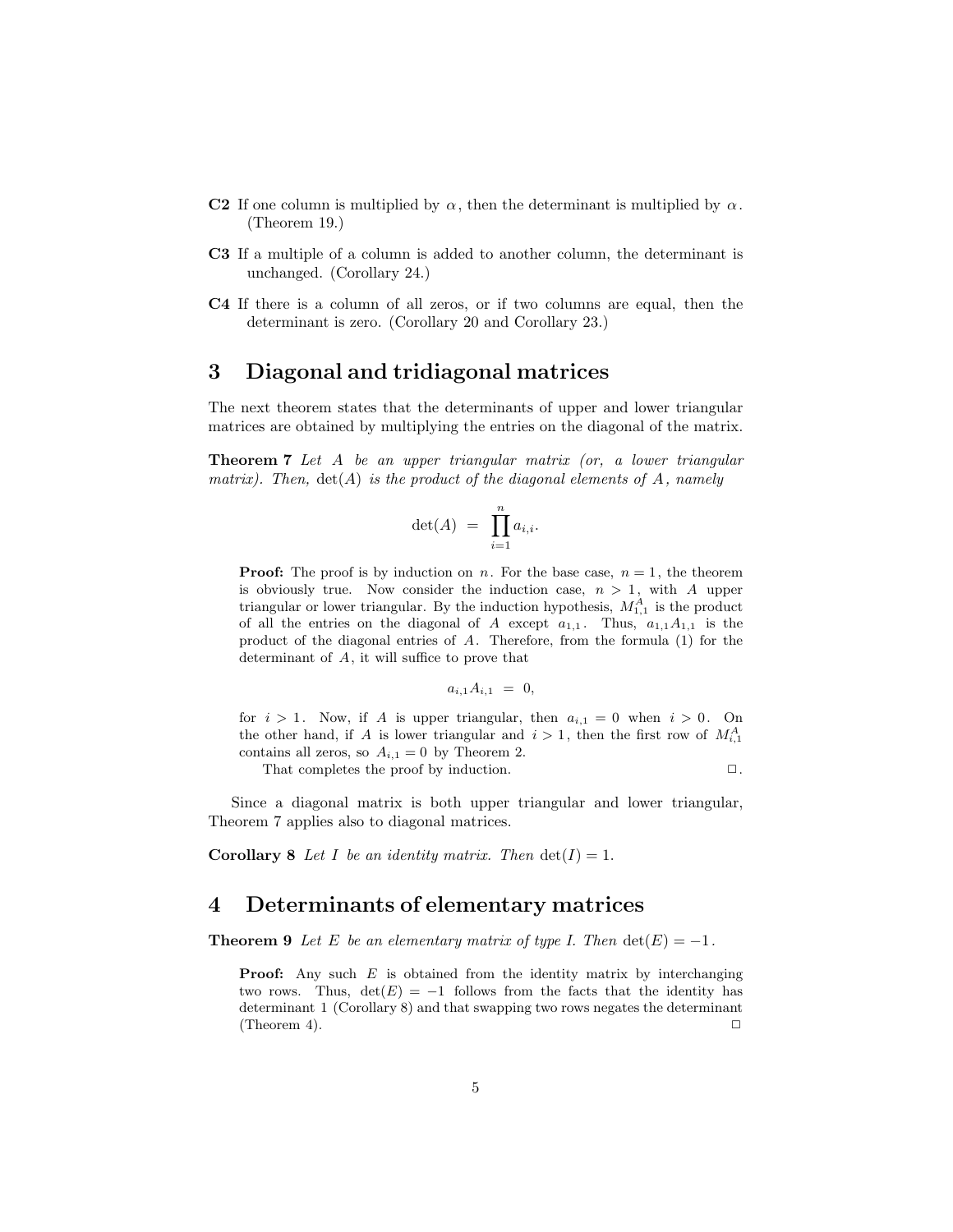**Theorem 10** *Let* E *be an elementary matrix of Type II, with*  $e_{i,i} = \alpha$ . Then  $\det(E) = \alpha$ .

**Proof:** This is an immediate consequence of Theorem 7. **□** 

**Theorem 11** Let E be an elementary matrix of Type III. Then  $det(E)=1$ .

**Proof:** This is immediate from Theorem 7. **□** 

The next two corollaries will come in handy.

**Corollary 12** Let E be an elementary matrix. Then  $\det(E^T) = \det(E)$ .

**Corollary 13** *Let* E *be an elementary matrix. Then*  $\det(E^{-1}) = 1/\det(E)$ *.* 

As we shall see, Corollary 12 actually holds for any square matrix A, not just for elementary matrices. And, Corollary 13 holds for any invertible matrix. Both corollaries are easily proved from the previous three theorems.

The next theorem is an important technical tool. (It will be superseded by Theorem 17 below.)

**Theorem 14** *Let* A *be a square matrix, and let* E *be an elementary matrix. Then*

$$
\det(EA) = \det(E) \det(A).
$$

**Proof:** This is an immediate consequence of Theorems 9-11 and Theorems 1,  $4, \text{ and } 6.$ 

#### **5 How to compute a determinant efficiently**

We know that any matrix can be put in row echelon form by elementary operations. That is to say, any matrix  $A$  can be transformed into a row echelon form matrix  $B$  by elementary row operations. This gives us

$$
B = E_k E_{k-1} \cdots E_2 E_1 A
$$

where  $B$  is in row echelon form and hence upper triangular. Since  $B$  is upper triangular, we can easily compute its determinant. By Theorem 14,

$$
\det(B) = \det(E_k) \det(E_{k-1}) \cdots \det(E_2) \det(E_1) \det(A).
$$

Then, by Corollary 13,

$$
\det(A) = \det(E_k)^{-1} \det(E_{k-1})^{-1} \cdots \det(E_2)^{-1} \det(E_1)^{-1} \det(B).
$$

This gives an algorithm for computing the determinant,  $det(A)$ , of A.

This algorithm is quite efficient; however, for hand calculation it is sometimes easier to not put  $A$  in row echelon form, but instead to only get  $B$  upper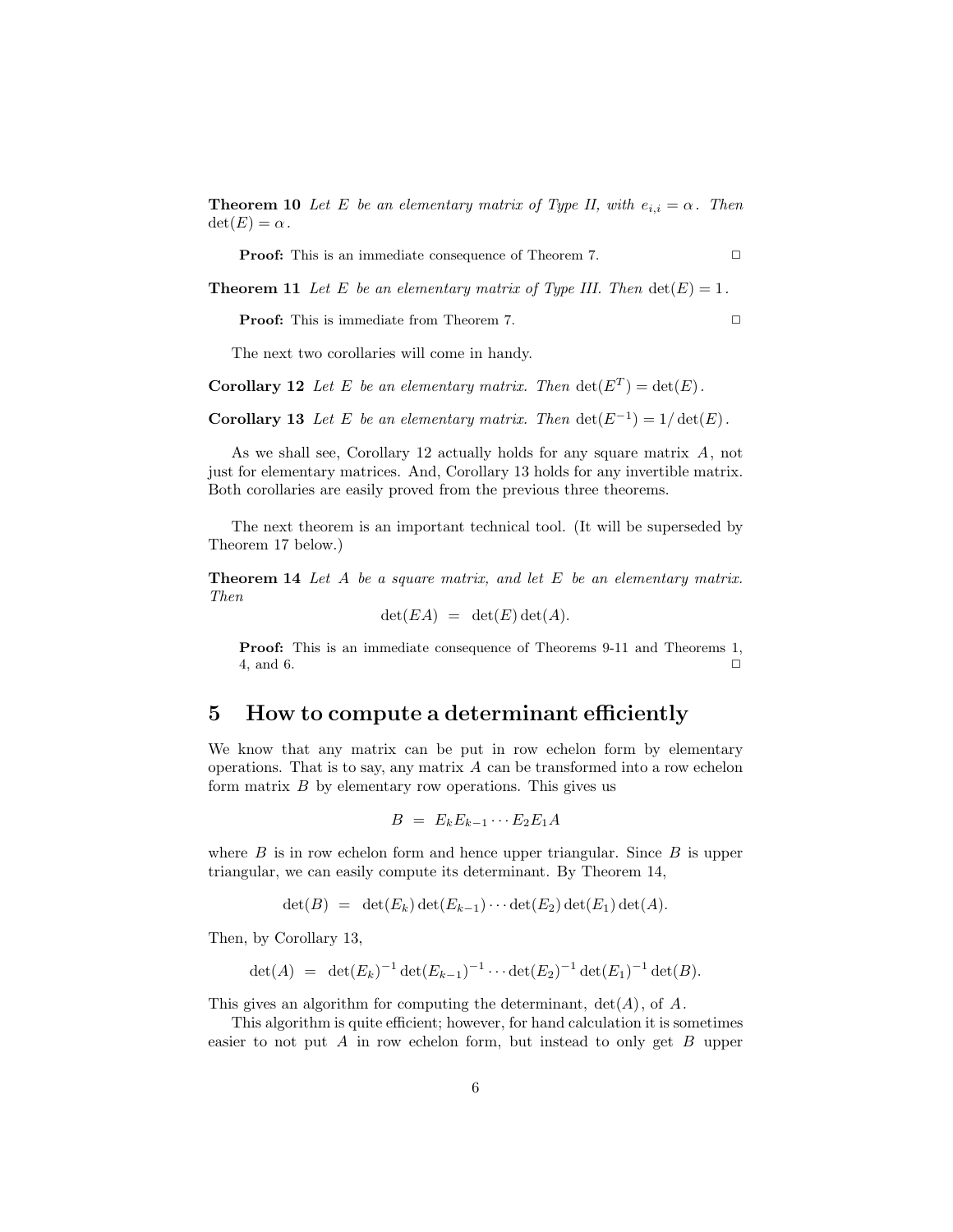triangular. In this case, the determinant of  $B$  is still easily computable; in addition, the upper triangular  $B$  can be obtained using only row operations of types I and III, each of the elementary matrices  $E_i$  has determinant  $\pm 1$ , and thus  $\det(E_i) = \det(E_i)^{-1} = \pm 1$ , so we need only keep track of the sign changes. This latter algorithm is the one we advocate in class lecture as being the best one to use.

#### **6 Determinants and invertibility**

**Theorem 15** *A square matrix* A *is invertible if and only if its reduced row echelon form is the identity matrix. Furthermore, it is invertible if and only if its row echelon form does not have any free variables.*

**Proof:** To prove this theorem, note that the conditions are satisfied if and only if there is no row of zeros in the (reduced) row echelon form of  $A$ . This is equivalent to the condition that the equation  $A\mathbf{x} = \mathbf{0}$  has only the trivial solution.  $\Box$ .

**Corollary 16** A *is invertible if and only if*  $det(A) \neq 0$ .

**Proof:** By the discussion at the beginning of this section, A has determinant zero if and only if its reduced row echelon form B has determinant zero. Now, if  $A$  is invertible,  $B$  is the identity and hence has determinant equal to one; i.e., if A is invertible, A has nonzero determinant. Otherwise, B has a row of all zeros and thus has determinant zero, so A has determinant equal to zero.  $\Box$ 

## **7 Determinants of products of matrices**

A very important fact about matrices is that  $\det(AB) = \det(A) \cdot \det(B)$ .

**Theorem 17** *Let* A *and* B *be* n × n *matrices. Then*

$$
\det(AB) = \det(A)\det(B).
$$

**Proof:** First suppose  $det(B) = 0$ . Then  $det(B)$  is not invertible, so there is a non-trivial solution to  $Bx = 0$ . This is also a non-trivial solution to  $ABx = 0$ , so  $AB$  is not invertible and thus has determinant 0. Then  $\det(AB) = 0 = \det(A) \det(B)$  in this case.

Second suppose  $\det(A) = 0$  and  $\det(B) \neq 0$ . Since A is not invertible, there is a non-trivial solution  $y \neq 0$  to  $Ay = 0$ . But then,  $x = B^{-1}(y)$  is a non-trivial solution to  $ABx = 0$ . Therefore,  $AB$  is not invertible, so  $det(AB) = 0$ . So again,  $\det(AB) = 0 = \det(A) \det(B)$ .

Now suppose that  $\det(A) \neq 0$ . Then the rref form of A is just the identity I. This means there are elementary matrices  $E_i$  so that

$$
A = E_k E_{k-1} \cdots E_2 E_1.
$$

Then,

$$
\det(A) = \det(E_k) \det(E_{k-1}) \cdots \det(E_2) \det(E_1).
$$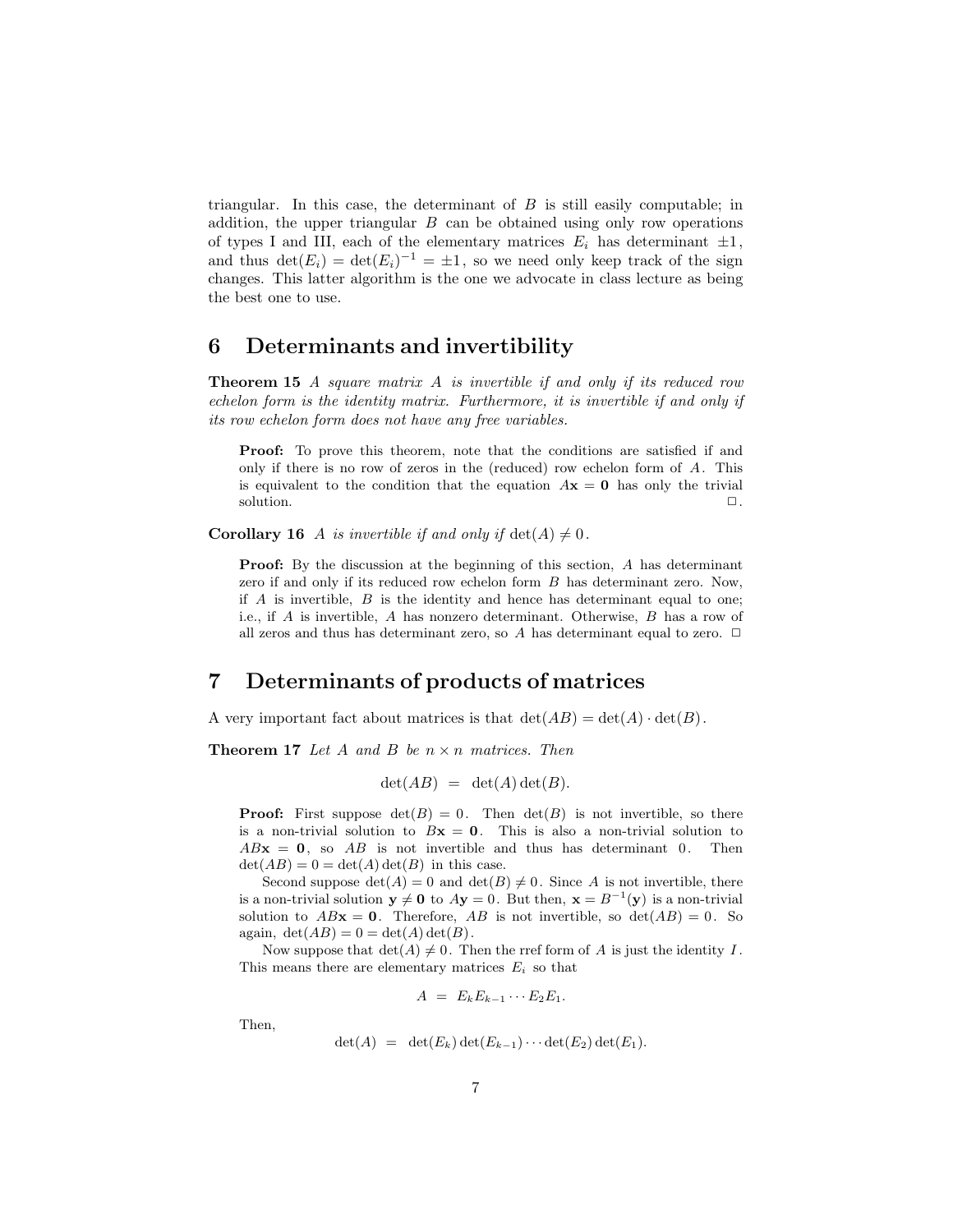by Theorem 14. Using Theorem 14 again gives

 $\det(AB) = \det(E_k) \det(E_{k-1}) \cdots \det(E_2) \det(E_1) \det(B) = \det(A) \det(B).$ So the Theorem is proved.  $\Box$ 

# **8 Determinants of transposes**

**Theorem 18**  $det(A^T) = det(A)$ .

**Proof:** Express  $A$  in row echelon form  $B$ , i.e.,

$$
A = E_k E_{k-1} \cdots E_2 E_1 B.
$$

So, by Theorem 17,

$$
\det(A) = \det(E_k) \det(E_{k-1}) \cdots \det(E_2) \det(E_1) \det(B).
$$

The matrix  $B$  is upper triangular, so  $B<sup>T</sup>$  is lower triangular. In addition,  $B<sup>T</sup>$  and B have the same diagonal entries and thus the same determinant. We also have

$$
A^T = B^T E_1^T E_2^T \cdots E_{k-1}^T E_k^T.
$$

Using Theorem 17 again,

 $\det(A^T) = \det(E_k^T) \det(E_{k-1}^T) \cdots \det(E_2^T) \det(E_1^T) \det(B^T).$ 

The theorem now follows from Corollary 12.  $\Box$ 

## **9 How column operations effect determinants**

Now that we have proved Theorem 18 that determinants are preserved under taking transposes, we automatically know that all the facts established in section 2 for row operations also hold for column operations:

**Theorem 19** (Multiplying a column by a scalar.) *Let* A *be a square matrix.* Let B be obtained from A by multiplying the k th column of A by  $\alpha$ . Then

$$
\det(B) = \alpha \cdot \det(A).
$$

Recall that  $\mathbf{a}_i$ ,  $\mathbf{b}_i$ , and  $\mathbf{c}_i$  denote the *i*th columns of the matrices A, B, and  $C$ .

**Corollary 20** *Let* A *be a square matrix. If any column of* A *is all zero, then*  $det(A)=0$ .

**Theorem 21** *Suppose j*<sub>0</sub> *is a fixed number such that*  $1 \le j_0 \le n$ *. Also suppose* A*,* B *and* C *satisfy*

**<sub>j0</sub> =**  $**a**$ **<sub>j0</sub> +**  $**b**$ **<sub>j0</sub>** 

*and that, for all*  $j \neq j_0$ ,

 $\mathbf{a}_j = \mathbf{b}_j = \mathbf{c}_j.$ 

*Then*

$$
\det(C) = \det(A) + \det(B).
$$